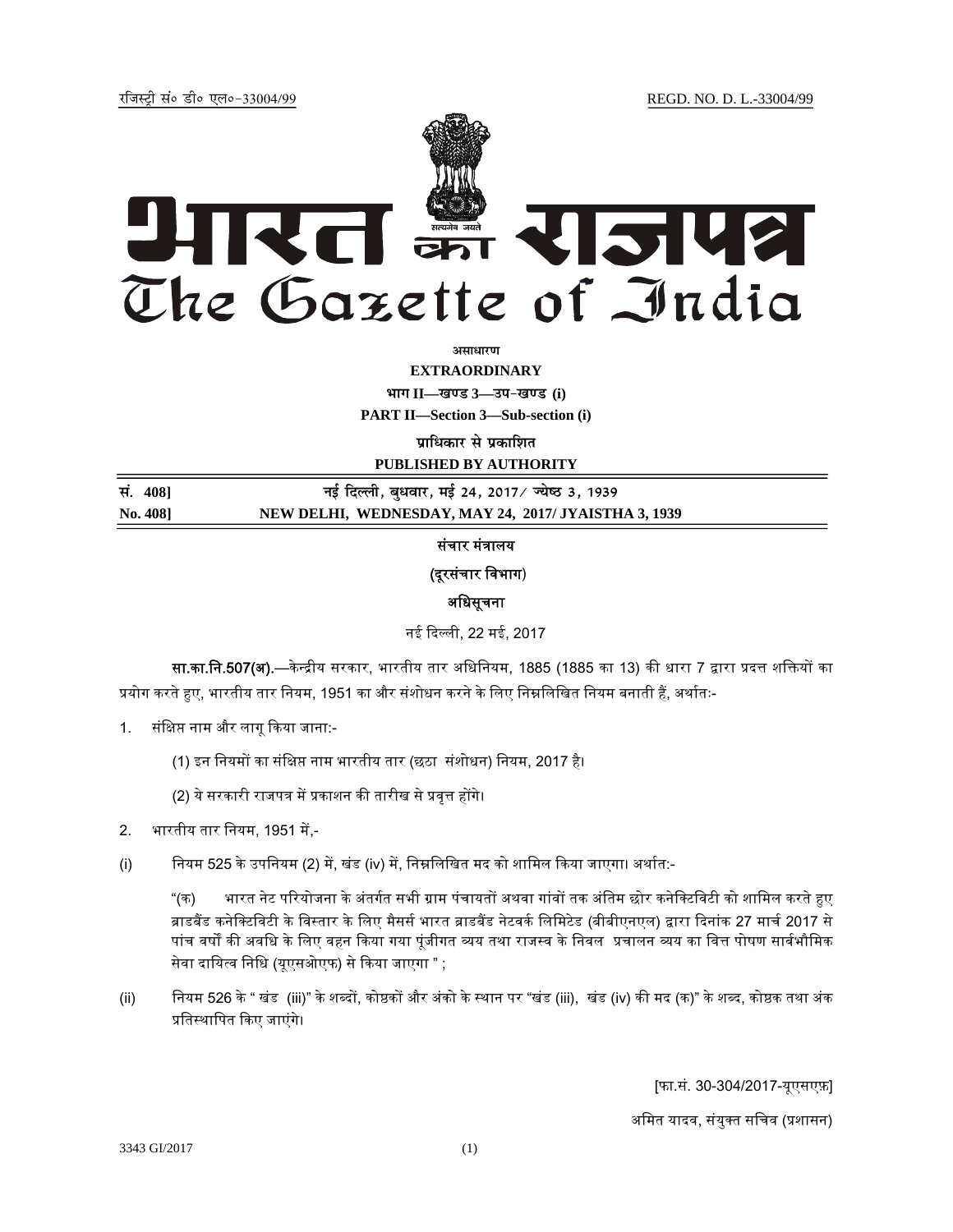**टिप्पणी:** मुख्य नियम डाक एवं तार पुस्तिका का खंड 1, विधायी अधिनियमन, भाग-2, संस्करण में प्रकाशित किए गए थे और तत्पश्चात् निम्नलिखित अधिसूचना संख्या द्वारा संशोधित किए गए थेः-

1. सा.का.िन. 190, िदनांक 18 फरवरी,1984 2. सा.का.िन. 386, िदनांक 22 मई,1984 3. सा.का.नि. 387, (अ) दिनांक 22 मई,1984 4. सा.का.िन. 679, िदनांक 30 जन,1984 ू 5. सा.का.िन. 428, िदनांक 27 अᮧल, 1985 ै 6. सा.का.िन. 729, िदनांक 03 अगस्त,1985 7. सा.का.िन. 982, िदनांक 19 अक्टूबर,1986 8. सा.का.िन. 553 (अ), िदनांक 27 माचर्,1986 9. सा.का.िन. 314, िदनांक 26 अᮧल,1986 ै 10. सा.का.िन. 566, िदनांक 26 जलाई,1986 ु 11. सा.का.िन. 953, (अ)िदनांक 23 जुलाई,1986 12. सा.का.िन. 1121,(अ)िदनांक 1 अक्टूबर,1986 13. सा.का.िन. 1167,(अ)िदनांक 28 अक्टूबर,1986 14. सा.का.िन. 1237,(अ)िदनांक 28 नवम्बर,1986 15. सा.का.िन.49, िदनांक 17 जनवरी,1987 16. सा.का.िन.112,(अ)िदनांक 25 फरवरी,1987 17. सा.का.िन.377, (अ)िदनांक 09 अᮧैल,1987 18. सा.का.िन.674,(अ)िदनांक 27 जलाई,1987 ु 19. सा.का.िन.719,(अ)िदनांक 18 अगस्त,1987 20. सा.का.िन.837,(अ)िदनांक 5 अक्टूबर,1987 21. सा.का.िन.989,(अ)िदनांक 17 िदसम्बर,1987 22. सा.का.िन.337,(अ)िदनांक 11 माचर्,1988 23. सा.का.िन.361,(अ)िदनांक 21 माचर् ,1988 24. सा.का.िन.626,(अ)िदनांक 17 मई,1988 25. सा.का.िन.660,(अ)िदनांक 31 मई,1988 26. सा.का.िन.693,(अ)िदनांक 10 जन,1988 ू 27. सा.का.नि.734,(अ)दिनांक 24 जून,1988 28. सा.का.िन.606, िदनांक 14 जुलाई,1988 29. सा.का.िन.812,(अ)िदनांक 26 जलाई,1988 ु 30. सा.का.िन.888,(अ)िदनांक 01 िसतम्बर,1988 31. सा.का.िन.907,(अ)िदनांक 07 िसतम्बर,1988 32. सा.का.िन. 916 (अ), िदनांक 9 िसतंबर, 1988 33. सा.का.िन.1054, िदनांक 2 नवम्बर,1988 34. सा.का.िन.179, िदनांक 18 माचर्, 1989 35. सा.का.िन. 358, (अ)िदनांक 15 माचर्,1989 36. सा.का.िन. 622, (अ)िदनांक 15 जून,1989

37. सा.का.िन. 865, (अ)िदनांक 29 िसतम्बर,1989 38. सा.का.िन. 413, (अ)िदनांक 29 माचर्,1990 39. सा.का.िन. 574, (अ)िदनांक 15 जून,1990 40. सा.का.िन. 933, (अ)िदनांक 03 िदसम्बर,1990 41. सा.का.िन. 985, (अ)िदनांक 20 िदसम्बर,1990 42. सा.का.िन. 74, (अ)िदनांक 18 जनवरी,1991 43. सा.का.िन. 237, (अ)िदनांक 25 अᮧैल,1991 44. सा.का.िन. 251, (अ)िदनांक 02 मई,1991 45. सा.का.िन. 543, (अ)िदनांक 21 मई,1992 46. सा.का.िन. 560, (अ)िदनांक 26 मई,1992 47. सा.का.िन. 587, (अ)िदनांक 10 जून,1992 48. सा.का.िन. 730, (अ)िदनांक 19 अगस्त,1992 49. सा.का.िन. 830, (अ)िदनांक 28 अक्टूबर,1992 50. सा.का.िन. 62, (अ)िदनांक 11 फरवरी,1993 51. सा.का.िन. 80, (अ)िदनांक 06 फरवरी,1993 52. सा.का.िन. 384, (अ)िदनांक 27 अᮧैल,1993 53. सा.का.िन. 387, (अ)िदनांक 28 अᮧैल,1993 54. सा.का.िन. 220, (अ)िदनांक 26 माचर्,2004 55. सा.का.िन. 713, (अ)िदनांक 17 नवम्बर,2006 56. सा.का.िन. 193, (अ)िदनांक 01 माचर्,2007 57. सा.का.िन. 547, (अ)िदनांक 18 जुलाई,2008 58. सा.का.िन. 49, (अ)िदनांक 27 जनवरी,2010 59. सा.का.िन. 279, (अ)िदनांक 31 माचर्,2010 60. सा.का.िन. 256, (अ)िदनांक 27 माचर्,2012 61. सा.का.िन. 412, (अ)िदनांक 29 मई,2012 62. सा.का.िन. 368, (अ)िदनांक 07 जून,2013 63. सा.का.नि. 506, (अ) दिनांक 24 जुलाई,2013 64. सा.का.िन. 18, िदनांक 28 जनवरी, 2014 65. सा.का.िन. 912, (अ)िदनांक 23 िदसम् बर,2014 66. सा.का.नि.653, (अ) दिनांक 25 अगस्त, 2015 67. सा.का.िन. 241, िदनांक 10 िदसम् बर, 2015 68. सा.का.िन. 297(अ), िदनांक 28 माचर्, 2017 69. सा.का.िन. 314(अ), िदनांक 31 माचर्, 2017 70. सा.का.िन. 406(अ), िदनांक 20 अᮧल,2017 ै 71. सा.का.िन. 439(अ), िदनांक 02 मई,2017 72. सा.का.िन. 482(अ), िदनांक 17 मई,2017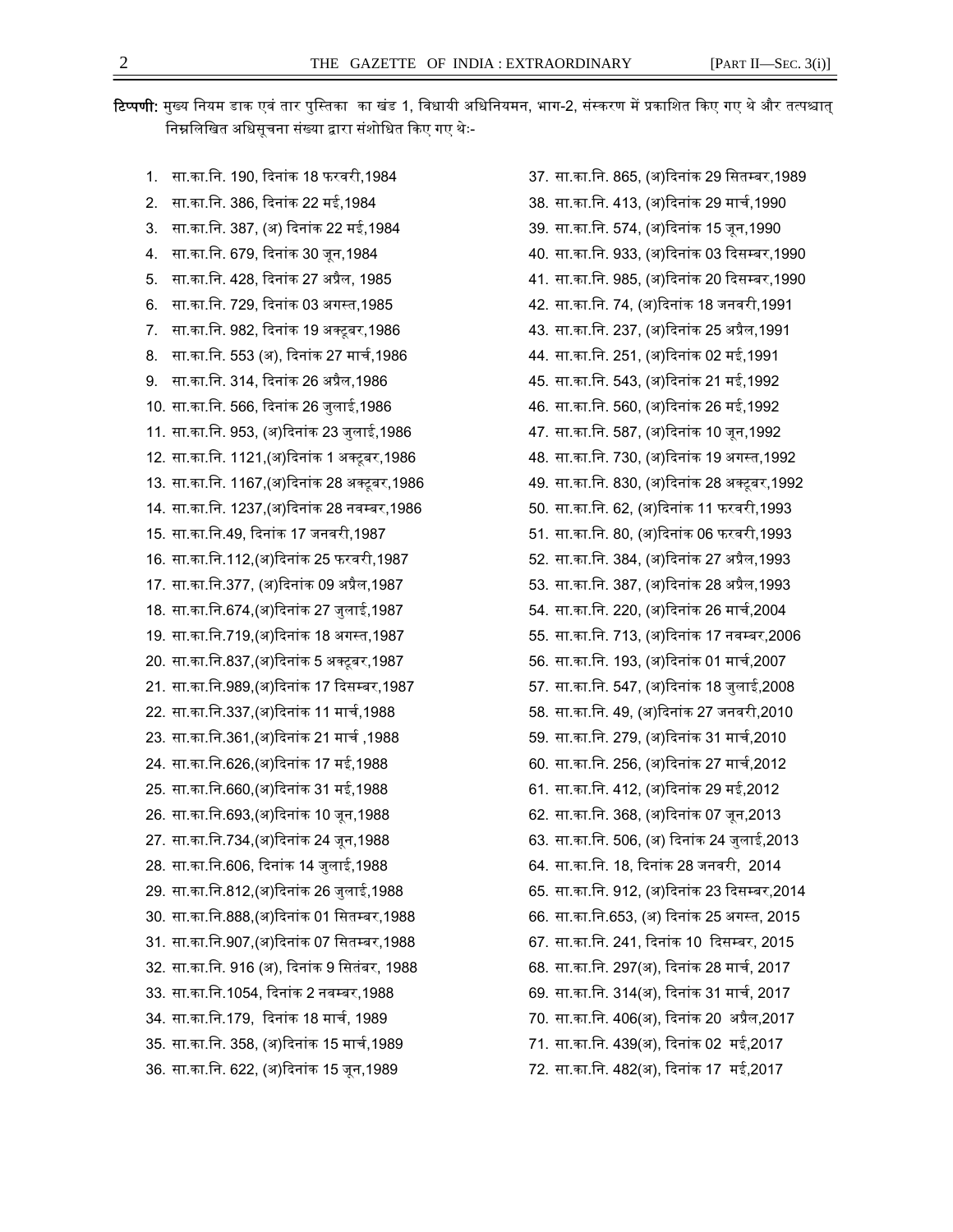#### **MINISTRY OF COMMUNICATIONS**

### **(Department of Telecommunications)**

### **NOTIFICATION**

### New Delhi, the  $22<sup>nd</sup>$  May, 2017

**G.S.R. 507(E).—** In exercise of the powers conferred by section 7 of the Indian Telegraph Act, 1885 (13 of 1885), the Central Government hereby makes the following rules further to amend the Indian Telegraph Rules, 1951, namely:-

- 1. Short title and commencement :-
	- (1) These rules may be called the Indian Telegraph (Sixth Amendment) Rules, 2017.
	- (2) They shall come into force on the date of their publication in the Official Gazette.
- 2. In the Indian Telegraph Rules, 1951, -

(i) in rule 525, in sub-rule  $(2)$ , in clause (iv), the following item shall be inserted, namely:-

- "(a) for extending the Broadband connectivity including last mile connectivity up to all Gram Panchayats or villages, under the Bharat Net project, the Capital expenses and Operating expenses net of revenue incurred by M/s Bharat Broadband Network Limited (BBNL) shall be funded by the Universal Service Obligation Fund (USOF) for a period of five years from the  $27<sup>th</sup>$  March,2017.";
- (ii) in rule 526, for the words, brackets and figures "of clause (iii)",the words, brackets and figures "of *clause (iii), item (a) of clause (iv)*" shall be substituted.

[F. No. 30-304/2017-USF]

AMIT YADAV, Jt. Secy. (Admin)

**Note:** The principal rules were published in the Post and Telegraph Manual Volume I, Legislative Enactments, Part II, Edition and subsequently amended vide notification numbers –

- 1. G.S.R. 190, dated the 18th February, 1984;
- 2. G.S.R. 386, dated the 22nd May, 1984;
- 3. G.S.R. 387(E), dated the 22nd May, 1984;
- 4. G.S.R. 679, dated the 30th June, 1984;
- 5. G.S.R. 428, dated the 27th April, 1985;
- 6. G.S.R 729, dated the 3rd August, 1985;
- 7. G.S.R. 982, dated the 19th October, 1986;
- 8. G.S.R. 553(E), dated the 27th March, 1986;
- 9. G.S.R. 314, dated the 26th April, 1986;
- 10. G.S.R. 566, dated the 26th July, 1986;
- 11. G.S.R. 953(E), dated the 23rd July, 1986;
- 12. G.S.R. 1121(E), dated the 1st October, 1986;
- 13. G.S.R. 1167(E), dated the 28th October, 1986;
- 14. G.S.R. 1237(E), dated the 28th November, 1986;
- 15. G.S.R. 49, dated the 17th January, 1987;
- 16. G.S.R. 112(E), dated the 25th February, 1987;
- 17. G.S.R. 377(E), dated the 9th April, 1987;
- 18. G.S.R. 674(E), dated the 27th July, 1987;
- 19. G.S.R. 719(E), dated the18th August, 1987;
- 20. G.S.R. 837(E), dated the 5th October, 1987;
- 21. G.S.R. 989(E), dated the 17th December, 1987;
- 22. G.S.R. 337(E), dated the 11th March, 1988;
- 23. G.S.R. 361(E), dated the 21st March, 1988;
- 24. G.S.R. 626(E), dated the 17th May, 1988;
- 25. G.S.R. 660(E), dated the 31st May, 1988;
- 26. G.S.R. 693(E), dated the 10th June, 1988;
- 27. G.S.R. 734(E), dated the 24th June, 1988;
- 28. G.S.R. 606, dated the 14th July, 1988;
- 29. G.S.R. 812(E), dated the 26th July, 1988;
- 30. G.S.R. 888(E), dated the 1st September, 1988;
- 31. G.S.R. 907(E), dated the 7th September, 1988;
- 32. G.S.R. 916(E), dated the 9th September, 1988;
- 33. G.S.R. 1054, dated the 2nd November, 1988;
- 34. G.S.R. 179, dated the 18th March, 1989;
- 35. G.S.R. 358(E), dated the 15th March, 1989;
- 36. G.S.R. 622(E), dated the 15th June, 1989;
- 37. G.S.R.865, dated the 29th September, 1989;
- 38. G.S.R. 413(E), dated the 29th March, 1990;
- 39. G.S.R. 574(E), dated the 15th June, 1990;
- 40. G.S.R. 933(E), dated the 3rd December, 1990;
- 41. G.S.R. 985(E), dated the 20th December, 1990;
- 42. G.S.R. 74(E), dated the 18th January, 1991;